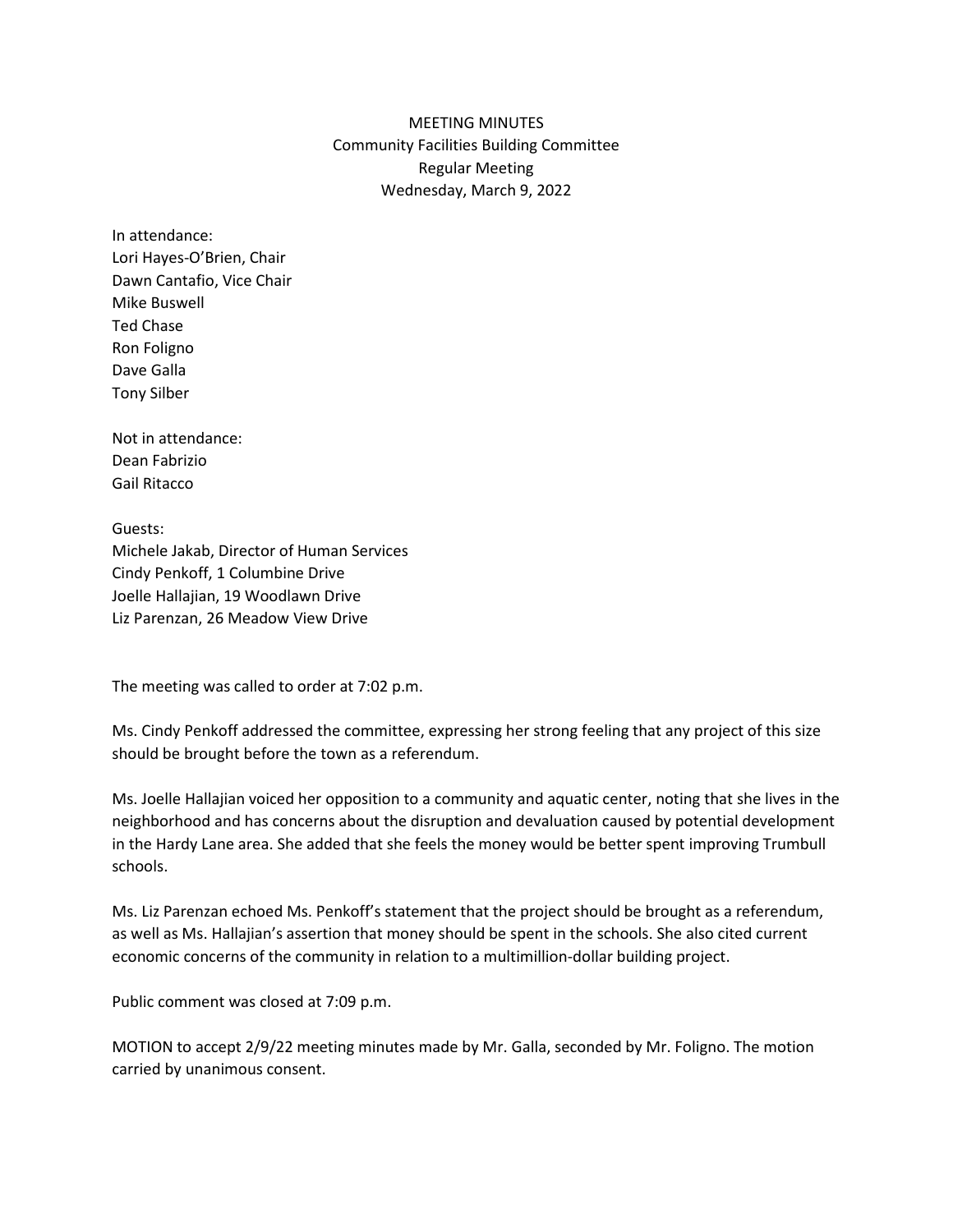The committee was joined by Michele Jakab, Director of Human Services. Mrs. Jakab gave an overview of some of the continued concerns regarding the Senior Center. At its current location, there is not enough space for programming or parking. The most recent architect's drawings meet the needs of the Senior Center, however, if the center were combined with a community center, only a few small changes would be needed to share the space with Parks and Recreation programming.

The center would like the social services and food pantry areas to have a separate entrance to preserve their privacy. The current layout of the building makes donation and pickup less efficient.

Mr. Chase asked about the impact of staffing a larger space with additional programming in terms of staffing costs. Mrs. Jakab replied that a priority would be to bring back custodial staff, but her staff is able to maintain the current programming needs. In addition to the staff, several members who volunteer their time.

Mr. Chase also asked about the current state of the building. Mrs. Jakab answered that while the building is safe, there are significant concerns including lifting flooring and flooding in the boiler room during heavy rains, as well as mildew affecting the salon. Mold remediation has been done previously, and may have to be done again.

Mr. Chase asked about membership. Prior to the pandemic, the center had about 2,000 members. Members were not asked to renew during the pandemic and membership is currently at about 1,000 (registered and paid). The center was able to grow its database to approximately 6,000 individuals over the age of 60. Mr. Galla asked about the cost of membership. For residents, it is \$5 per year, and for nonresidents it is \$20 per year.

Mr. Foligno asked Mrs. Jakab to explain additional costs incurred by members. She noted that trips and transportation are not covered by membership, and there is a suggested donation for the Tuesday and Thursday lunch offering. Additionally, some arts and craft projects have an associated fee, depending on the materials or size of the project.

Mr. Silber asked Mrs. Jakab to characterize the use of the center. The highest number of individual members on a given day was 85, with the lowest being 69. The twice-weekly lunch typically sees between 20 and 30 participants. She noted that these numbers have only been taken since the center reopened at the end of January (it was closed temporarily due to a spike in Covid numbers after the holidays).

Mrs. Cantafio invited Mrs. Jakab to contact the committee if she sees any additional needs that should be considered.

The committee discussed Mr. Estrada's referendum timeline. Mr. Chase asked where the Town Council is on guidance for the committee. Mrs. Hayes-O'Brien answered that the Council did not have the project on the agenda for March. There is no guarantee on timing of the Council's decision, but Mr. Estrada was hopeful that there would be some movement in April. She also reminded the committee